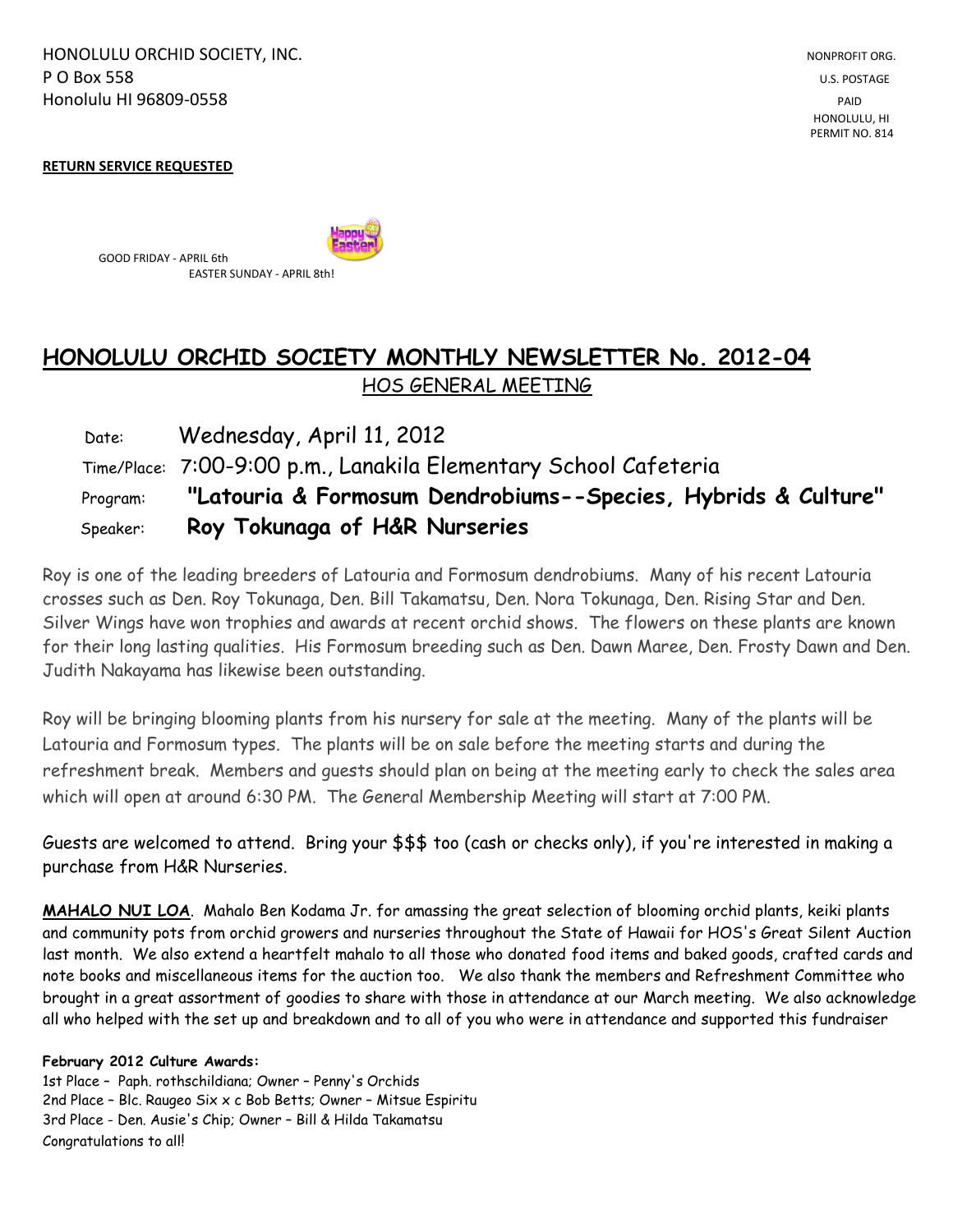2012 HOS MEMBERSHIP. **LAST CALL! 2011 membership expired December 31, 2011**. We look forward to new and renewed memberships within Honolulu Orchid Society. Please submit 2012 HOS **Membership Application Fo**rm which is on **page 4** of this newsletter; or you may see Carol De Witt at the General Meeting for a form. Please return completed form with current mailing address and other information as requested (include the mailing label from your newsletter or journal) with your **check made payable to Honolulu Orchid Society and mail to HOS Membership Committee, P O Box 558, Honolulu HI 96809-0558.** Voluntary donations are graciously appreciated. Mahalo to all who have submitted their 2012 renewals! **IF WE DON'T RECEIVE YOUR MEMBERSHIP DUES, YOUR NAME WILL BE REMOVED FROM THE MAILING LIST.**

**ORCHID SHOWS.** Once again, the Kunia Orchid Society and the Windward Orchid Society simultaneously opened orchid shows on the same dates this year during the period March 16, 2012 to March 18, 2012. It was a challenge to support both shows and appreciation is acknowledged to those who turned out to give support to the HOS.

**KUNIA ORCHID SOCIETY's 58th ANNUAL KUNIA SHOW AND PLANT SALE** - Entering into the quiet neighborhood of Wahiawa and up California Avenue, the hustle and bustle of the Kunia Orchid Society opened the first orchid show of 2012 at the Leilehua High School Gym. Honolulu Orchid Society was honored with an award of First Place for Large Display (\$150).

We thank Williette Wong, Carol De Witt, Vivian McCoy, Mel Waki, Calvin & Sherry Abe, and Inez Brunson, for helping to set up and breakdown our display and Ruth Chun, Ikaika Peltier, Mei Lin Wong-Gary, Diane Wong, Charlotte Yamamoto who also helped with the breakdown. We also thank Williette Wong, Inez Brunson, Calvin & Sherry Abe, Pam Waki, Ken & Aileen Ching, Bill & Hilda Takamatsu, Clem Roldan, Orchids N Paradise, Carol De Witt, Diane Wong, Charlotte Yamamoto, Charles Sato, Walter CK Wong, Norma Oshiro and Vivian McCoy for sharing your blooming orchid plants and greeneries in the display. Trophies were presented to the following in our display:

| Best Dendrobium in Show                                       |  |
|---------------------------------------------------------------|--|
| Plant - Den. atroviolaceum CCM HOS, Owner: Ken & Aileen Ching |  |
| Best White Dendrobium in Show                                 |  |

Plant - Den. Thomas Warne, Owner: Pam Waki

#### **Best Strap Leaf Vanda in Show**

Plant - V. Pachara Delight FCC JOGA, Owner: Ken & Aileen Ching

#### **Best Miscellaneous Vanda in Show**

Plant - Aerdv, Oitgusab x V. Mini Palmer, Owner: Calvin & Sherry Abe

#### **Best White Honohono in Show**

Plant - Den. anosmum, Owner: Ruth Chun

#### **Best Oncidium in Show**

Plant - Onc. Jiuhbao Gold, Owner: Pam Waki

#### **Most Unusual in Show:**

Plant - Den. simlliae 'Lea', Owner: Calvin & Sherry Abe

#### **HOS judges granted the following merit awards in the Show:**

Plant - Den. atroviolaceum CR HOS 83.5 pts, Owner - Ken & Aileen Ching, Honolulu Orchid Society Plant - Dtps. KV Charmer AM HOS 80.0 pts, Owner - Lea Takafuji, Aiea Orchid Society Plant - Dtps. Momilani Sweetheart CR HOS 78.5 pts, Owner - Calvin Kumano, Aiea Orchid Society

## **WINDWARD ORCHID SOCIETY 32nd ANNUAL ORCHID SHOW AND PLANT SALE "Go Green with Orchids"** The

second orchid show of the year 2012 was held on the Windward side of the island of Oahu. Honolulu Orchid Society participated by setting up a table display and was honored with 2nd Place Table Top Display Award (\$30). We thank Dr. Ingelia White, Ben Kodama, Jr., Dr. White's students Sweetie Kuehu\*, Leslie Baker, Alex Lum\*, Jeremy Judson, Nalei Mendonca, Michael Denis\*, Todd Coffey, Logan Mortensen\*, Paul Silva, Sean Dupuis, and Douglas Hunefeld for helping to set up our display and to Ingelia Whiteand Ben for the breakdown of the display. We also thank Kodama Orchids, Pam Waki, David Bealer, Marisa Maemori, Nuuanu Orchids, H&R Nurseries and Douglas Hunefeld for sharing your blooming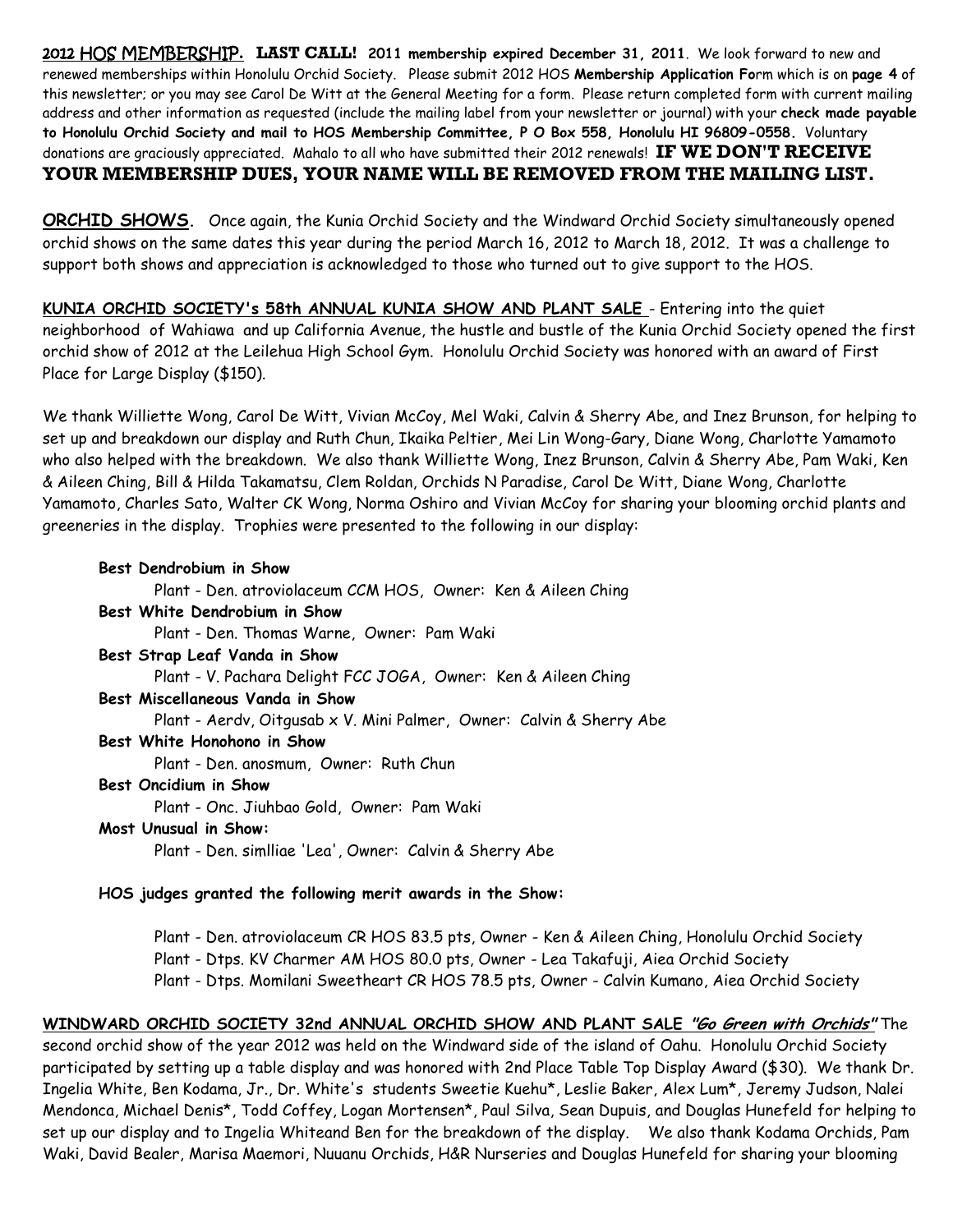orchid plants and Pele's "hair" in the display. Mahalo Marisa for donating manapua for lunch too. (\* denotes the students are also members of HOS) Trophies were presented to the following in our display:

### **Best Lavender Cattleya in Show** Plant - Blc. Jennifer Off 'Joan' HCC AOS, Owner: Ben Kodama Orchids **Best White Dendrobium in Show** Plant - Den. Forty Niner 'Susan', Owner: Pam Waki **Best Flowering Specimen Plant in Show** and **Merit Award** given Plant - Den. Nora Tokunaga CCM/AOS 88 pts, Owner: H&R Nurseries **Best of Cymbidium in Show** Plant - Cym. Sunshine Falls 'Butterball', Owner: Nuuanu Orchids

# **CONGRATULATIONS TO ALL!**

**Show time in May 2012! - We need full support FOR ALL SHOWS WE PARTICIPATE IN THROUGHOUT THE CALENDAR YEAR from our members. We need your blooming orchid plants, greeneries and pele's hair for fill-in and to fine tune the appearance of our displays, props to give the display dimension, and physical labor and time to help set up and also to break down our displays.**

If you need help with getting your plants to the shows, call Carol De Witt at 845-3749/845-1494 (leave message with name/phone number) so that arrangements can be made.

**THE NEXT SHOW HOS IS PARTICIPATING IN IS ON MAY 5 and MAY 6, 2012 -**

**ORCHID SOCIETY OF MANOA, INC. 2012 Annual Orchid Show and Plant Sale will be held at Noelani Elementary School Cafetorium, 2655 Woodlawn Drive, Honolulu. Plant Registration is Friday, May 4, 2012 from 6:15 pm to 8:00 pm. We will be setting up a 10' x 10' floor display. Displays must be completed prior to 8:30 pm. PLEASE BRING YOUR PLANTS PRIOR TO 6 pm and be ready to register plants when the doors open for registration. WE ALSO NEED GREENS AND PELE's HAIR. We have a short timeframe to set up the display before judging officially starts at 8:30 pm on Friday. Members please stick around and help set up the display too. Show dates are Saturday, May 5, 2012 from 8:30 am to 5:00 pm and Sunday, May 6 from 8:30 am to 4:00 pm (plant sales closes at 3 pm). We also ask for your help with the breakdown of the display on Sunday at the close of the show.**

"" " " " " " " " " " " " " " " " " " " " " " " " " " " " " " " " " " " " " " " " " " " " " " " " " " " " " " " " " " " " " " " " " " "

M**embership Meeting**: **The MAY 2012 GENERAL MEMBERSHIP MEETING will start at 7:00 pm at Lanakila Elementary School Cafeteria on Wednesday, May 9, 2012** . **Program to be announced.** 

**April 2012 Officer and Board of Trustees Meeting**: The Board Meeting will be held on **Tuesday, April 10 13, 2011** at **7:00 p.m**. at Aiea Elementary School in a classroom behind the cafeteria.

**HOS OFFICIAL WEBSITE: www.honoluluorchidsociety.org (VISIT THE WEBSITE FOR PERIODIC UPDATES) Newsletter No. 2012-04 The HOS Newsletter is published monthly by the Honolulu Orchid Society, Inc., P. O. Box 558, Honolulu, HI 96809 . A Non-Profit Organization**



**APRIL 15 - FEDERAL INCOME TAX DUE IN TO IRS APRIL 20 - STATE INCOME TAX DUE IN TO THE STATE TAX OFFICE**



Administrative Orofessionals Day

**PATRIOT'S DAY EARTH DAY ADMINISTRATIVE APRIL 16 APRIL 22 PROFESSIONALS DAY APRIL 25**